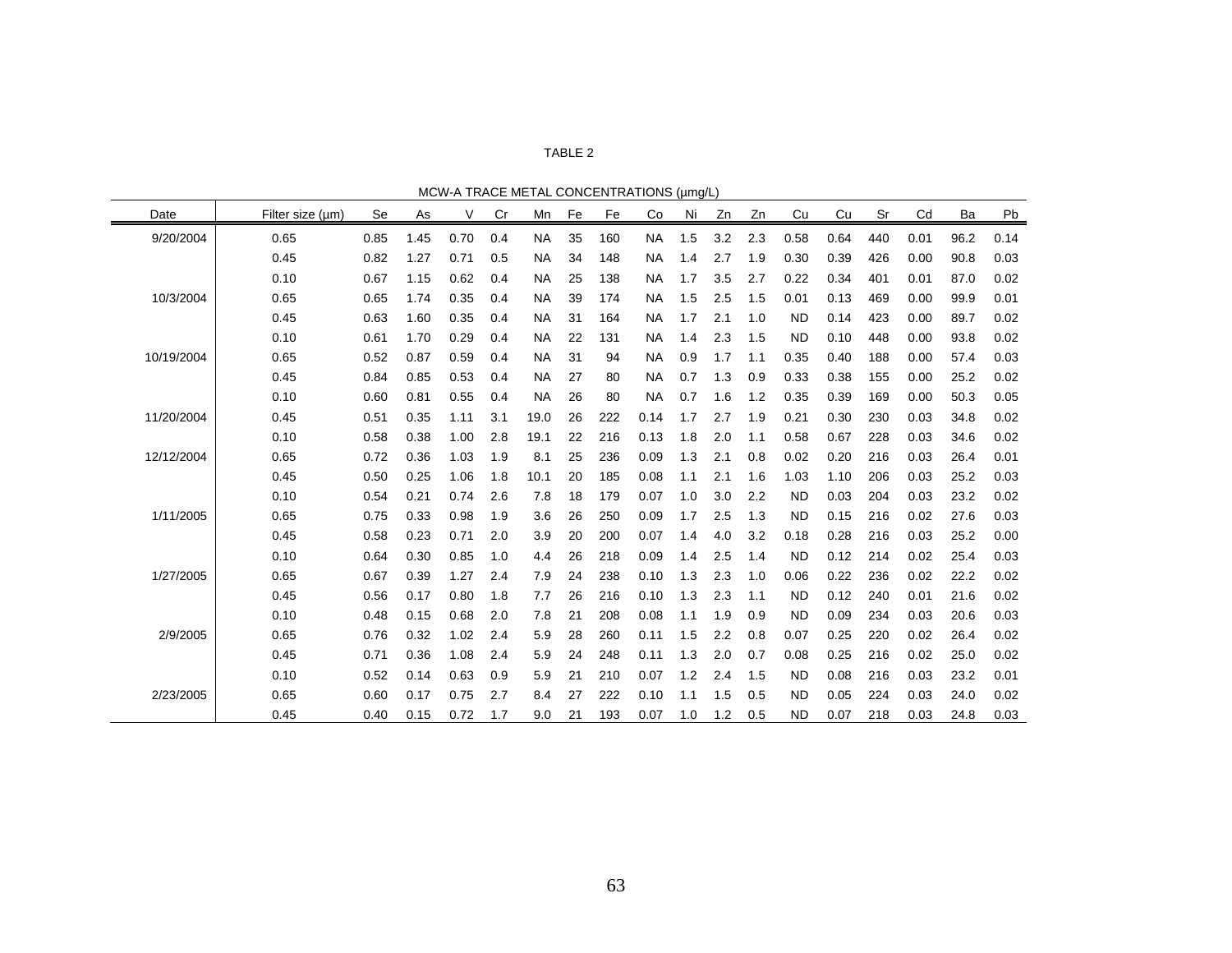| Date       | Filter size (um) | Se   | As   | ٧    | Cr  | Mn        | Fe | Fe  | <b>MCW-D TNACE METAL CONCENTRATIONS (µHIGL)</b><br>Co | Ni  | Zn      | Zn  | Cu        | Cu   | Sr   | Cd   | Ba   | Pb   |
|------------|------------------|------|------|------|-----|-----------|----|-----|-------------------------------------------------------|-----|---------|-----|-----------|------|------|------|------|------|
| 9/20/2004  | 0.65             | 0.88 | 1.28 | 0.87 | 0.4 | <b>NM</b> | 24 | 144 | <b>NM</b>                                             | 1.6 | 3.1     | 1.2 | 0.38      | 0.51 | 858  | 0.01 | 45.1 | 0.02 |
|            | 0.45             | 1.13 | 1.26 | 0.81 | 0.5 | <b>NM</b> | 23 | 134 | <b>NM</b>                                             | 1.8 | 3.1     | 1.3 | 0.43      | 0.59 | 749  | 0.00 | 41.0 | 0.03 |
|            | 0.10             | 0.93 | 1.30 | 0.77 | 0.5 | <b>NM</b> | 24 | 155 | <b>NM</b>                                             | 2.2 | 3.5     | 1.7 | 0.36      | 0.54 | 816  | 0.01 | 83.8 | 0.02 |
| 10/3/2004  | 0.65             | 0.72 | 1.02 | 0.80 | 0.5 | <b>NM</b> | 21 | 200 | <b>NM</b>                                             | 2.0 | 4.4     | 0.9 | 0.24      | 0.57 | 1166 | 0.00 | 80.4 | 0.01 |
|            | 0.45             | 0.75 | 1.08 | 0.78 | 0.5 | <b>NM</b> | 21 | 192 | <b>NM</b>                                             | 2.2 | 5.0     | 1.4 | 0.22      | 0.54 | 1222 | 0.00 | 82.5 | 0.01 |
|            | 0.10             | 0.55 | 0.82 | 0.60 | 0.4 | <b>NM</b> | 17 | 144 | <b>NM</b>                                             | 1.6 | 3.9     | 1.3 | 0.11      | 0.35 | 970  | 0.00 | 65.2 | 0.05 |
| 10/19/2004 | 0.65             | 0.37 | 0.83 | 0.51 | 0.5 | <b>NM</b> | 38 | 82  | <b>NM</b>                                             | 1.4 | 7.8     | 6.9 | 0.42      | 0.46 | 123  | 0.01 | 30.1 | 0.13 |
|            | 0.45             | 0.59 | 0.92 | 0.57 | 0.4 | <b>NM</b> | 23 | 62  | <b>NM</b>                                             | 0.7 | 2.2     | 1.7 | 0.29      | 0.34 | 144  | 0.01 | 17.1 | 0.01 |
|            | 0.10             | 0.45 | 0.74 | 0.49 | 0.4 | <b>NM</b> | 23 | 56  | <b>NM</b>                                             | 0.7 | 1.9     | 1.4 | 0.24      | 0.28 | 117  | 0.00 | 14.2 | 0.01 |
| 11/20/2004 | 0.65             | 0.73 | 0.43 | 1.06 | 3.1 | 7.3       | 26 | 268 | 0.16                                                  | 1.9 | 4.0     | 1.6 | 1.10      | 1.40 | 406  | 0.01 | 31.4 | 0.03 |
|            | 0.45             | 0.59 | 0.35 | 0.88 | 3.1 | 14.1      | 19 | 234 | 0.12                                                  | 1.6 | 4.1     | 2.0 | 0.48      | 0.63 | 396  | 0.03 | 32.8 | 0.01 |
| 12/12/2004 | 0.65             | 0.72 | 0.30 | 0.84 | 2.5 | 13.7      | 22 | 212 | 0.10                                                  | 1.2 | 2.2     | 0.7 | <b>ND</b> | 0.12 | 294  | 0.02 | 24.0 | 0.29 |
|            | 0.45             | 0.58 | 0.27 | 0.73 | 2.8 | 15.7      | 20 | 199 | 0.09                                                  | 1.3 | 2.6     | 1.3 | 0.02      | 0.16 | 298  | 0.03 | 24.6 | 0.03 |
|            | 0.10             | 0.61 | 0.39 | 1.00 | 2.0 | 15.1      | 22 | 228 | 0.11                                                  | 1.4 | 4.8     | 3.0 | 0.17      | 0.35 | 290  | 0.02 | 25.4 | 0.02 |
| 1/11/2005  | 0.65             | 0.65 | 0.22 | 0.79 | 2.0 | 8.3       | 19 | 192 | 0.08                                                  | 1.3 | 3.0     | 1.9 | 0.08      | 0.20 | 280  | 0.02 | 25.2 | 0.02 |
|            | 0.45             | 0.72 | 0.40 | 1.09 | 2.1 | 9.1       | 27 | 236 | 0.10                                                  | 1.3 | 3.2     | 1.6 | 0.07      | 0.24 | 274  | 0.01 | 25.4 | 0.02 |
|            | 0.10             | 0.61 | 0.24 | 0.85 | 2.4 | 6.7       | 21 | 206 | 0.09                                                  | 1.2 | 2.6     | 1.3 | 0.02      | 0.14 | 266  | 0.02 | 23.6 | 0.02 |
| 1/27/2005  | 0.65             | 0.70 | 0.23 | 0.82 | 2.4 | 15.4      | 24 | 246 | 0.11                                                  | 1.6 | 3.1     | 1.1 | 0.01      | 0.18 | 374  | 0.02 | 23.6 | 0.01 |
|            | 0.45             | 0.68 | 0.20 | 0.80 | 1.3 | 32.8      | 25 | 230 | 0.11                                                  | 1.4 | 2.7     | 0.8 | 0.05      | 0.24 | 364  | 0.01 | 22.2 | 0.01 |
|            | 0.10             | 0.68 | 0.21 | 0.78 | 1.7 | 14.9      | 23 | 226 | 0.11                                                  | 1.4 | 2.8     | 1.1 | <b>ND</b> | 0.15 | 362  | 0.02 | 23.0 | 0.02 |
| 2/9/2005   | 0.45             | 0.59 | 0.28 | 0.94 | 2.5 | 9.6       | 25 | 232 | 0.13                                                  | 1.4 | 2.7     | 1.0 | 0.09      | 0.24 | 282  | 0.02 | 23.4 | 0.02 |
|            | 0.45             | 1.24 | 0.53 | 1.59 | 3.2 | 13.6      | 43 | 356 | 0.17                                                  | 2.0 | 3.6     | 1.1 | 0.33      | 0.61 | 434  | 0.02 | 39.2 | 0.02 |
|            | 0.10             | 0.72 | 0.42 | 1.16 | 2.3 | 9.3       | 22 | 238 | 0.11                                                  | 1.4 | 3.0     | 1.5 | 0.09      | 0.23 | 284  | 0.02 | 24.4 | 0.02 |
| 2/23/2005  | 0.65             | 0.63 | 0.22 | 0.94 | 2.4 | 15.4      | 22 | 218 | 0.10                                                  | 1.3 | 3.6     | 2.3 | 0.02      | 0.12 | 284  | 0.02 | 23.8 | 0.02 |
|            | 0.45             | 0.67 | 0.36 | 0.95 | 1.5 | 15.7      | 24 | 246 | 0.11                                                  | 1.3 | $2.2\,$ | 0.7 | 0.25      | 0.46 | 280  | 0.03 | 25.8 | 0.01 |

TABLE 3 MCW-B TRACE METAL CONCENTRATIONS (µmg/L)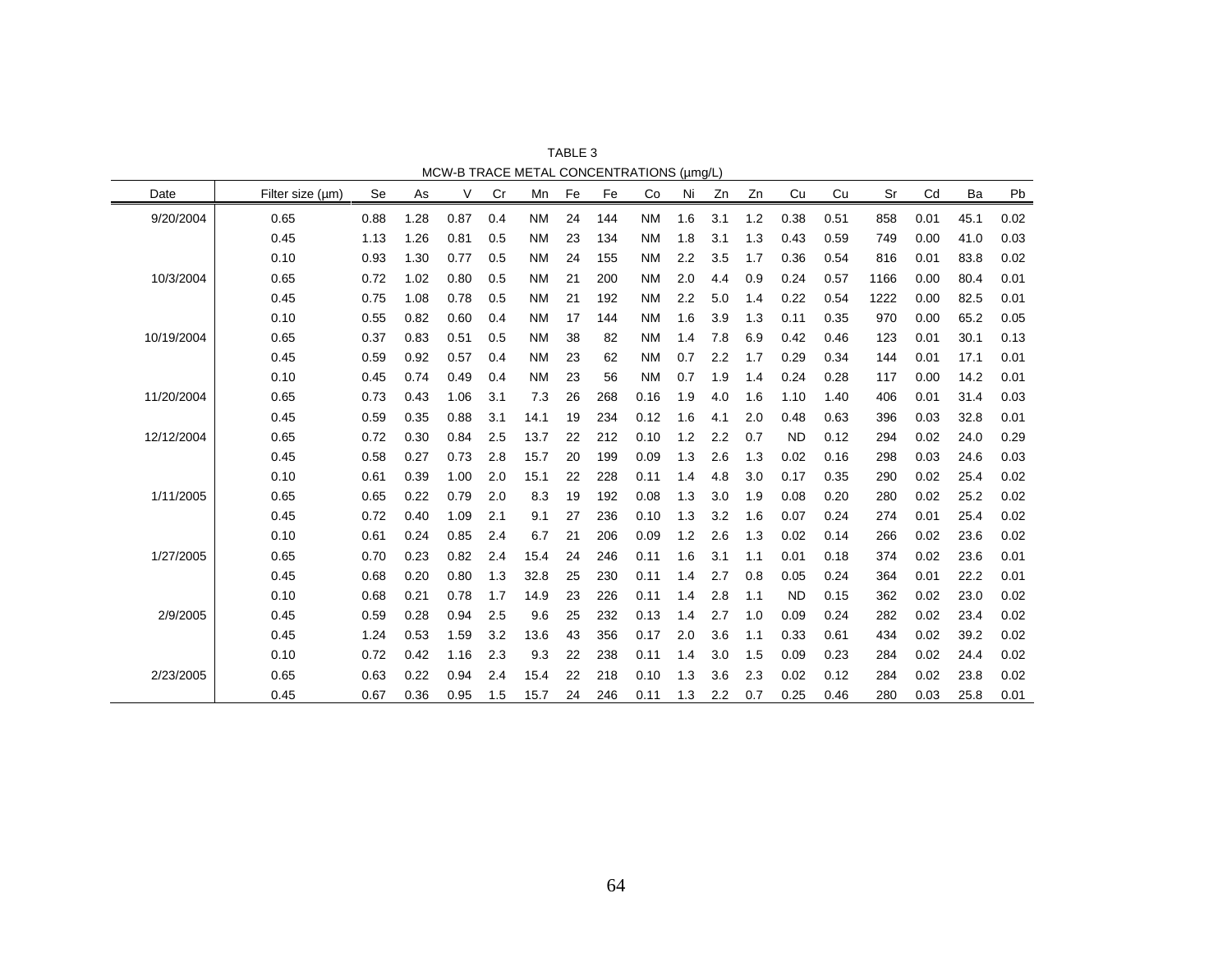## TABLE 4

MCW-C TRACE METAL CONCENTRATIONS (µmg/L)

| Date       | Filter size (µm) | Se        | AsO       | ٧         | Cr        | Mn        | Fe        | Fe  | <b>MON'-O TIVADE METAL OCNOLISTIVATIONO (pring/L)</b><br>Co | Ni        | Zn        | Zn        | Cu        | Cu        | Sr        | Cd        | Ba        | Pb        |
|------------|------------------|-----------|-----------|-----------|-----------|-----------|-----------|-----|-------------------------------------------------------------|-----------|-----------|-----------|-----------|-----------|-----------|-----------|-----------|-----------|
| 9/20/2004  | 0.65             | 0.60      | 0.98      | 0.67      | 0.4       | <b>NA</b> | 19        | 142 | <b>NA</b>                                                   | 1.3       | 2.6       | 0.9       | 0.22      | 0.40      | 491       | 0.00      | 67.0      | 0.02      |
|            | 0.45             | <b>NA</b> | <b>NA</b> | <b>NA</b> | <b>NA</b> | <b>NA</b> | <b>NA</b> | NA  | ΝA                                                          | <b>NA</b> | <b>NA</b> | <b>NA</b> | <b>NA</b> | <b>NA</b> | <b>NA</b> | <b>NA</b> | <b>NA</b> | <b>NA</b> |
|            | 0.10             | 0.72      | 1.10      | 0.71      | 0.5       | <b>NA</b> | 22        | 135 | <b>NA</b>                                                   | 1.6       | 3.2       | 1.6       | 0.41      | 0.55      | 526       | 0.01      | 69.0      | 0.02      |
| 10/3/2004  | 0.65             | 0.56      | 0.85      | 0.62      | 0.6       | <b>NA</b> | 24        | 158 | NA                                                          | 1.5       | 3.4       | 1.6       | 0.41      | 0.59      | 462       | 0.01      | 63.4      | 0.06      |
|            | 0.45             | 0.67      | 0.89      | 0.61      | 0.6       | <b>NA</b> | 23        | 169 | <b>NA</b>                                                   | 1.6       | 3.7       | 1.9       | 0.36      | 0.52      | 464       | 0.01      | 64.3      | 0.03      |
|            | 0.10             | 0.61      | 0.83      | 0.51      | 0.5       | <b>NA</b> | 23        | 135 | ΝA                                                          | 1.5       | 4.0       | 2.5       | 0.30      | 0.44      | 436       | 0.01      | 59.9      | 0.18      |
| 10/19/2004 | 0.65             | 0.32      | 0.74      | 0.55      | 0.5       | <b>NA</b> | 24        | 64  | <b>NA</b>                                                   | 1.3       | 5.4       | 4.7       | 0.19      | 0.28      | 119       | 0.01      | 32.3      | 0.07      |
|            | 0.45             | 0.62      | 1.05      | 0.69      | 0.5       | <b>NA</b> | 55        | 100 | ΝA                                                          | 1.0       | 3.8       | 3.2       | 0.48      | 0.54      | 145       | 0.01      | 18.4      | 0.06      |
|            | 0.10             | 0.35      | 0.83      | 0.63      | 0.5       | <b>NA</b> | 54        | 104 | <b>NA</b>                                                   | 1.2       | 5.1       | 4.2       | 0.44      | 0.50      | 120       | 0.01      | 31.9      | 0.07      |
| 11/20/2004 | 0.65             | 0.62      | 0.47      | 1.14      | 1.6       | 3.4       | 29        | 306 | 0.13                                                        | 1.8       | 3.6       | 1.2       | 0.54      | 0.74      | 382       | 0.03      | 30.8      | 0.01      |
|            | 0.45             | 0.95      | 0.53      | 1.15      | 2.5       | 8.3       | 28        | 294 | 0.12                                                        | 1.8       | 3.5       | 0.9       | 0.14      | 0.42      | 374       | 0.01      | 30.0      | 0.02      |
|            | 0.10             | 0.56      | 0.39      | 0.82      | 2.7       | 8.2       | 20        | 232 | 0.10                                                        | 1.5       | 2.7       | 1.1       | 0.07      | 0.26      | 306       | 0.03      | 27.4      | 0.02      |
| 12/12/2004 | 0.65             | 0.81      | 0.41      | 1.04      | 1.3       | 5.9       | 23        | 256 | 0.11                                                        | 1.3       | 2.5       | 0.6       | 0.07      | 0.30      | 310       | 0.02      | 26.4      | 0.01      |
|            | 0.45             | 0.58      | 0.31      | 0.76      | 2.5       | 12.8      | 19        | 212 | 0.08                                                        | 1.2       | 3.0       | 1.5       | 0.10      | 0.24      | 312       | 0.03      | 24.8      | 0.03      |
|            | 0.10             | 0.70      | 0.45      | 1.02      | 2.1       | 12.3      | 20        | 228 | 0.10                                                        | 1.3       | 3.4       | 1.6       | $-0.04$   | 0.14      | 296       | 0.02      | 24.2      | 0.01      |
| 1/11/2005  | 0.65             | 0.51      | 0.28      | 0.80      | 2.8       | 3.7       | 18        | 202 | 0.08                                                        | 1.3       | 3.0       | 1.7       | 0.09      | 0.21      | 292       | 0.02      | 24.0      | 0.03      |
|            | 0.10             | 0.58      | 0.25      | 0.74      | 2.3       | 5.0       | 19        | 197 | 0.07                                                        | 1.3       | 2.6       | 1.3       | 0.08      | 0.19      | 280       | 0.02      | 23.2      | 0.02      |
| 1/27/2005  | 0.65             | 0.73      | 0.25      | 0.98      | 2.3       | 14.3      | 23        | 244 | 0.11                                                        | 1.5       | 6.0       | 4.0       | 0.15      | 0.30      | 318       | 0.02      | 23.0      | 0.02      |
|            | 0.45             | 0.57      | 0.26      | 1.02      | 1.8       | 20.4      | 23        | 224 | 0.13                                                        | 1.5       | 3.2       | 1.6       | 0.48      | 0.62      | 316       | 0.01      | 22.0      | 0.02      |
|            | 0.10             | 0.72      | 0.42      | 1.24      | 2.3       | 14.8      | 22        | 246 | 0.11                                                        | 1.4       | 3.7       | 1.7       | 0.13      | 0.32      | 308       | 0.01      | 23.0      | 0.02      |
| 2/9/2005   | 0.65             | 0.70      | 0.31      | 0.95      | 2.2       | 7.5       | 24        | 238 | 0.11                                                        | 1.3       | 2.8       | 1.1       | 0.15      | 0.30      | 278       | 0.02      | 23.2      | 0.01      |
|            | 0.10             | 0.81      | 0.45      | 1.24      | 2.4       | 7.8       | 27        | 258 | 0.12                                                        | 1.5       | 3.3       | 1.5       | 0.19      | 0.37      | 294       | 0.02      | 25.2      | 0.02      |
| 2/23/2005  | 0.65             | 0.81      | 0.32      | 0.81      | 2.2       | 13.2      | 22        | 212 | 0.09                                                        | 1.2       | 2.6       | 1.2       | 0.05      | 0.23      | 272       | 0.02      | 21.6      | 0.02      |
|            | 0.45             | 0.55      | 0.25      | 0.80      | 2.5       | 14.0      | 18        | 189 | 0.07                                                        | 1.0       | 1.9       | 0.6       | 0.27      | 0.39      | 280       | 0.03      | 23.0      | 0.03      |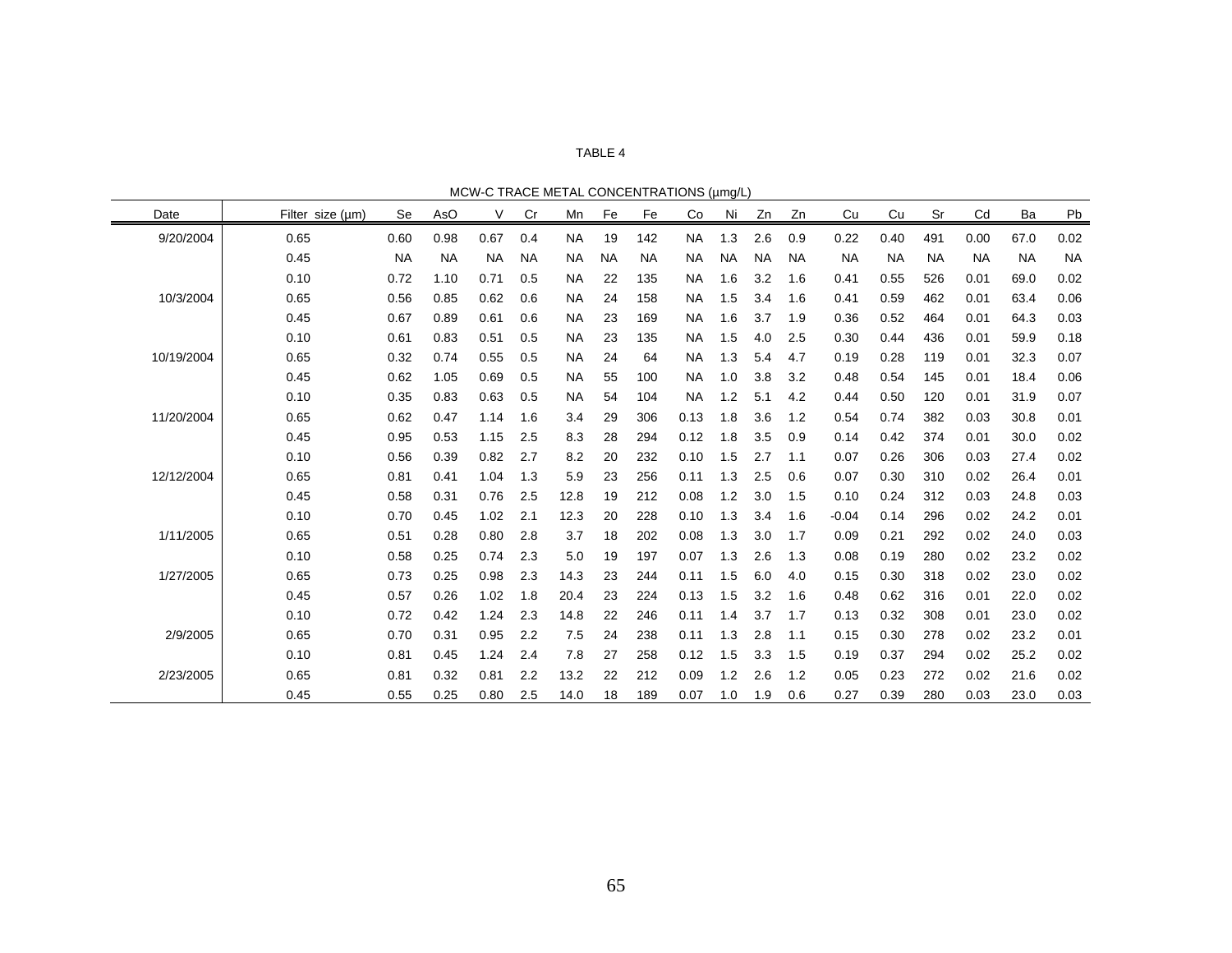|            |                  |           | MCW-A     |           |           | MCW-B     |           |           | MCW-C     |           |           |           |           |
|------------|------------------|-----------|-----------|-----------|-----------|-----------|-----------|-----------|-----------|-----------|-----------|-----------|-----------|
| Date       | Filter size (µm) | Na        | Mg        | Al        | Κ         | Na        | Mg        | Al        | Κ         | Na        | Mg        | Al        | K         |
| 9/20/2004  | 0.65             | 7636      | <b>NA</b> | 13.0      | 1883      | 5143      | <b>NA</b> | 12.1      | 2156      | 10143     | <b>NA</b> | 25.5      | 1247      |
|            | 0.45             | 7429      | <b>NA</b> | 19.7      | 1948      | 4506      | <b>NA</b> | 9.4       | 1909      | <b>NA</b> | <b>NA</b> | <b>NA</b> | <b>NA</b> |
|            | 0.1              | 7610      | <b>NA</b> | 8.5       | 1597      | 11169     | <b>NA</b> | 18.7      | 1727      | 10117     | <b>NA</b> | 20.3      | 1429      |
| 10/3/2004  | 0.65             | 12208     | <b>NA</b> | 6.2       | 1636      | 27792     | NA        | 22.5      | 1844      | 16234     | <b>NA</b> | 13.9      | 1294      |
|            | 0.45             | 11727     | <b>NA</b> | 4.5       | 1390      | 26883     | <b>NA</b> | 20.3      | 1909      | 17273     | <b>NA</b> | 12.7      | 1178      |
|            | 0.1              | 9753      | <b>NA</b> | 4.4       | 1481      | 17662     | <b>NA</b> | 11.5      | 1558      | 13247     | <b>NA</b> | 9.5       | 1135      |
| 10/19/2004 | 0.65             | 3481      | <b>NA</b> | 32.1      | 1935      | 2961      | <b>NA</b> | 33.8      | 1649      | 3260      | <b>NA</b> | 12.4      | 1390      |
|            | 0.45             | 1295      | <b>NA</b> | 9.9       | 1831      | 1177      | <b>NA</b> | 5.0       | 1922      | 2156      | <b>NA</b> | 16.9      | 1987      |
|            | 0.1              | 2948      | <b>NA</b> | 12.0      | 1987      | 1075      | <b>NA</b> | 6.7       | 1662      | 6364      | <b>NA</b> | 41.3      | 1416      |
| 11/20/2004 | 0.45             | 3100      | 4940      | 3.7       | 1104      | 2720      | 5340      | 17.5      | 1080      | 2800      | 4500      | 6.5       | 1744      |
|            | 0.1              | 3080      | 4860      | 5.9       | 1070      | 4100      | 6600      | 3.4       | 1134      | 3140      | 4340      | 1.4       | 1658      |
| 12/12/2004 | 0.65             | 1202      | 2760      | 3.5       | 1390      | 1352      | 3340      | 2.5       | 1452      | 3140      | 5140      | 2.5       | 880       |
|            | 0.45             | 1810      | 3400      | 3.8       | 744       | 1704      | 3700      | 2.7       | 774       | 1918      | 3360      | 4.6       | 1432      |
|            | 0.1              | 1488      | 3160      | 2.2       | 694       | 1604      | 3080      | 3.3       | 1400      | 2080      | 3940      | 29.8      | 752       |
| 1/11/2005  | 0.65             | 1194      | 2840      | 1.8       | 1270      | 2020      | 3980      | 4.1       | 728       | 2280      | 3120      | 2.3       | 1318      |
|            | 0.45             | 1446      | 3220      | 3.6       | 1266      | 2220      | 3140      | 1.7       | 1512      | <b>NA</b> | <b>NA</b> | <b>NA</b> | <b>NA</b> |
|            | 0.1              | 1210      | 2760      | 1.4       | 1214      | 1464      | 3260      | 1.4       | 1300      | 2120      | 3480      | 2.2       | 1356      |
| 1/27/2005  | 0.65             | 2100      | 3180      | 3.1       | 1140      | 2620      | 4040      | 1.8       | 1304      | 4220      | 3660      | 3.9       | 1090      |
|            | 0.45             | 1290      | 3160      | 1.6       | 1146      | 2660      | 4040      | 1.6       | 1312      | 4400      | 3800      | 1.7       | 1128      |
|            | 0.1              | 1722      | 3240      | 1.6       | 1132      | 2620      | 4000      | 1.2       | 1284      | 6660      | 3540      | 2.6       | 1038      |
| 2/9/2005   | 0.65             | 1700      | 3780      | 3.5       | 590       | 1410      | 3320      | 2.5       | 1340      | 1622      | 3220      | 2.3       | 1386      |
|            | 0.45             | 1398      | 2980      | 2.7       | 1136      | 2660      | 4800      | 3.6       | 1962      | <b>NA</b> | <b>NA</b> | <b>NA</b> | <b>NA</b> |
|            | 0.1              | 1688      | 2900      | 6.9       | 1106      | 2320      | 3300      | 1.9       | 1342      | 2680      | 3400      | 2.8       | 1466      |
| 2/23/2005  | 0.65             | 1376      | 3060      | 2.8       | 1122      | 1486      | 3500      | 2.3       | 1274      | 2580      | 4280      | 7.6       | 668       |
|            | 0.45             | <b>NA</b> | <b>NA</b> | <b>NA</b> | <b>NA</b> | <b>NA</b> | <b>NA</b> | <b>NA</b> | <b>NA</b> | 1610      | 3240      | 4.4       | 1212      |
|            | 0.1              | 1040      | 3020      | 4.2       | 1116      | 1498      | 3240      | 3.6       | 1228      | <b>NA</b> | <b>NA</b> | <b>NA</b> | <b>NA</b> |

TABLE 5 SELECTED MAJOR CATION CONCENTRATIONS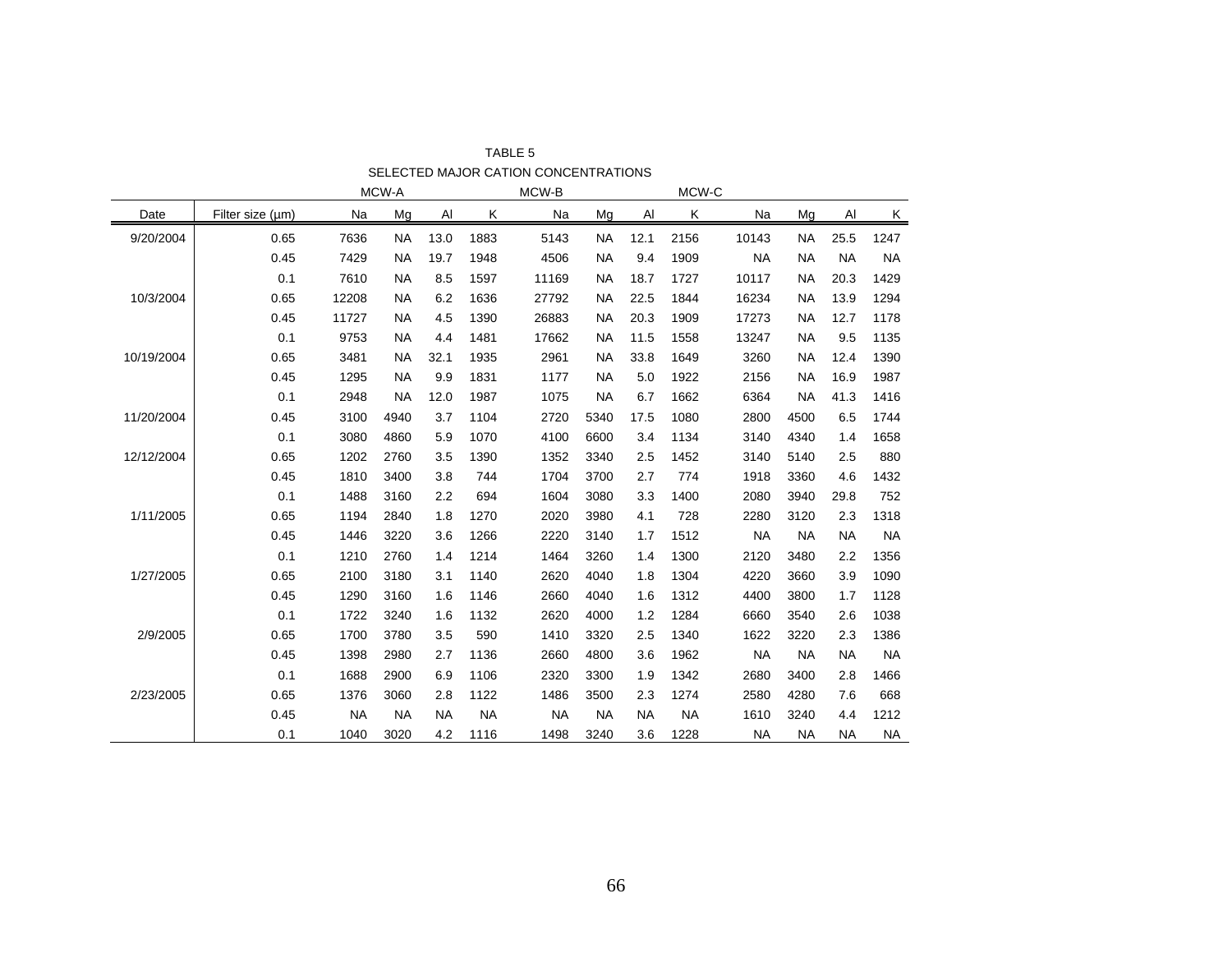|            | <b>SITE</b>      | MCW-A     |            | MCW-B     |            | MCW-C     |            |
|------------|------------------|-----------|------------|-----------|------------|-----------|------------|
| Date       | Filter size (µm) | <b>TP</b> | <b>SRP</b> | <b>TP</b> | <b>SRP</b> | <b>TP</b> | <b>SRP</b> |
| 8/11/2004  | 0.65             | <b>NA</b> | <b>NA</b>  | 0.83      | <b>NA</b>  |           | <b>NA</b>  |
|            | 0.45             | <b>NA</b> | <b>NA</b>  | 0.77      | <b>NA</b>  |           | <b>NA</b>  |
|            | 0.10             | <b>NA</b> | <b>NA</b>  | 0.64      | <b>NA</b>  |           | <b>NA</b>  |
| 8/19/2004  | 0.65             | <b>NA</b> | <b>NA</b>  | 0.54      | <b>NA</b>  | 0.67      | <b>NA</b>  |
|            | 0.45             | <b>NA</b> | <b>NA</b>  | 0.42      | <b>NA</b>  | 0.44      | <b>NA</b>  |
|            | 0.10             | <b>NA</b> | <b>NA</b>  | 0.37      | <b>NA</b>  | 0.42      | <b>NA</b>  |
| 8/23/2004  | 0.65             | 0.51      | <b>NA</b>  | 0.48      | <b>NA</b>  |           | <b>NA</b>  |
|            | 0.45             | 0.56      | <b>NA</b>  | 0.49      | <b>NA</b>  |           | <b>NA</b>  |
|            | 0.10             | 0.51      | <b>NA</b>  | 0.49      | <b>NA</b>  |           | <b>NA</b>  |
| 9/20/2004  | 0.65             | 0.86      | <b>NA</b>  | 0.78      | <b>NA</b>  | 0.90      | <b>NA</b>  |
|            | 0.45             | 0.65      | <b>NA</b>  | 0.75      | <b>NA</b>  | 0.82      | <b>NA</b>  |
|            | 0.10             | 0.77      | <b>NA</b>  | 0.76      | NA         | 0.85      | <b>NA</b>  |
| 10/3/2004  | Unfiltered       | 1.04      | <b>NA</b>  | 0.63      | <b>NA</b>  | 0.73      | <b>NA</b>  |
|            | 0.65             | 0.79      | 0.84       | 0.33      | 0.43       | 0.83      | 0.67       |
|            | 0.45             | 1.01      | 0.90       | 0.33      | 0.42       | 0.85      | 0.64       |
|            | 0.10             | 0.87      | 0.87       | 0.45      | 0.42       | 0.84      | 0.64       |
| 10/19/2004 | Unfiltered       | 2.28      | <b>NA</b>  | 5.08      | <b>NA</b>  | 7.13      | <b>NA</b>  |
|            | 0.65             | 1.37      | 1.35       | 1.20      | 1.08       | 1.11      | 1.35       |
|            | 0.45             | 1.21      | 1.33       | 1.10      | 1.13       | 1.17      | 1.31       |
|            | 0.10             | 1.20      | 1.37       | 1.98      | 1.01       | 1.22      | 1.23       |
| 11/9/2004  | Unfiltered       | 1.10      | <b>NA</b>  | 1.12      | <b>NA</b>  | 1.17      | <b>NA</b>  |
|            | 0.65             | 0.50      | 0.45       | 0.55      | 0.51       | 0.58      | 0.59       |
|            | 0.45             | 0.50      | 0.49       | 0.53      | 0.53       | 0.62      | 0.58       |
|            | 0.10             | 0.58      | 0.52       | 0.60      | 0.61       | 0.67      | 0.67       |
| 11/20/2004 | Unfiltered       | 0.51      | <b>NA</b>  | 0.51      | <b>NA</b>  | 0.66      | <b>NA</b>  |
|            | 0.65             | 0.46      | 0.35       | 0.37      | 0.35       | 0.51      | 0.56       |
|            | 0.45             | 0.48      | 0.38       | 0.36      | 0.34       | 0.50      | 0.55       |
|            | 0.10             | 0.34      | 0.39       | 0.35      | 0.36       | 0.55      | 0.57       |
| 12/12/2004 | Unfiltered       | 0.71      | <b>NA</b>  | 0.84      | <b>NA</b>  | 0.85      | <b>NA</b>  |

TABLE 6 PHOSPHORUS CONCENTRATIONS (mg/L)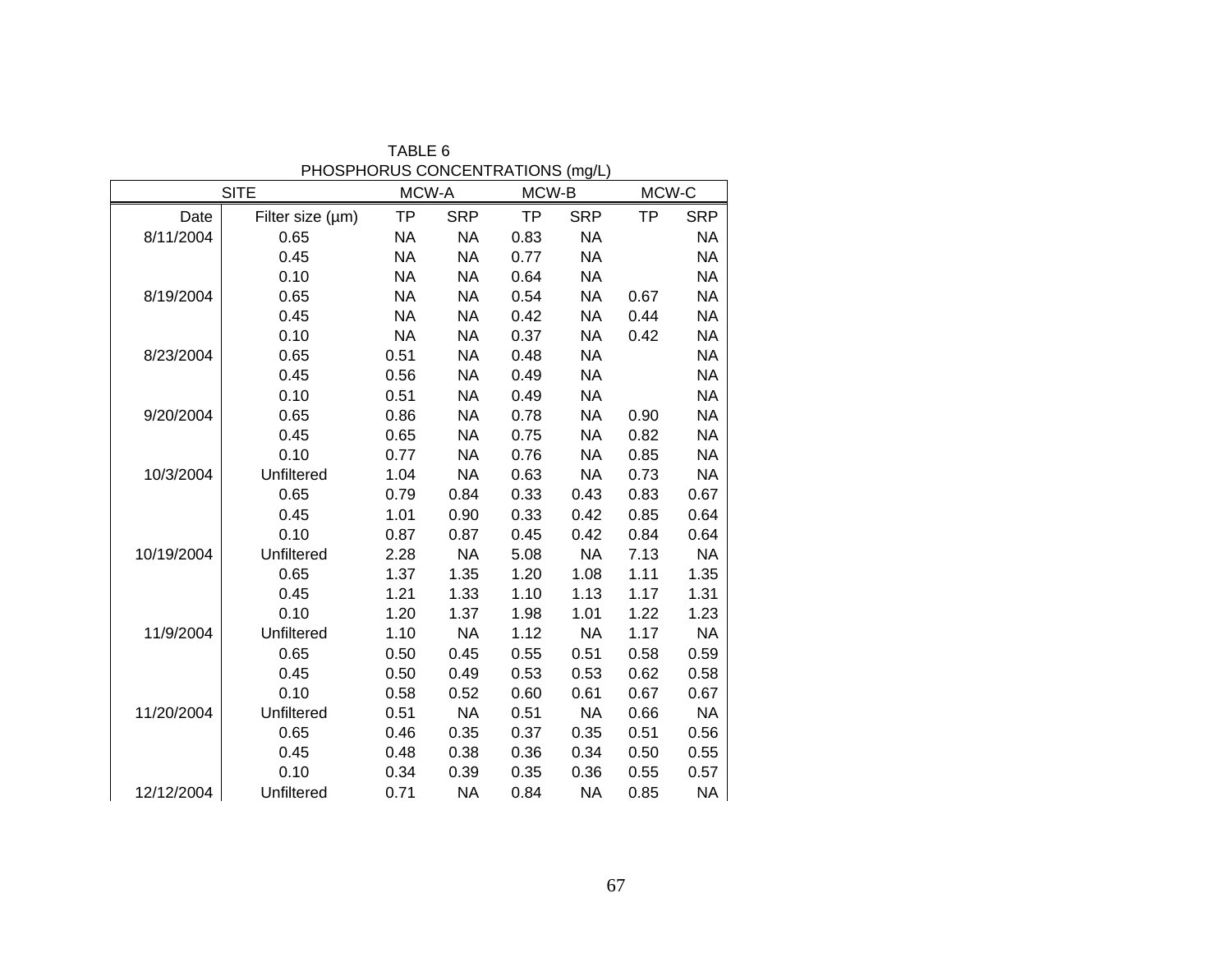## Table 6 con't

|           | 0.65       | 0.66 | 0.76      | 0.74 | 0.76      | 0.81 | 0.78 |
|-----------|------------|------|-----------|------|-----------|------|------|
|           | 0.45       | 0.56 | 0.64      | 0.65 | 0.66      | 0.73 | 0.79 |
|           | 0.10       | 0.62 | 0.61      | 0.72 | 0.71      | 0.75 | 0.82 |
| 1/11/2005 | Unfiltered | 0.63 | NA        | 0.77 | <b>NA</b> | 1.00 | NA.  |
|           | 0.65       | 0.51 | 0.54      | 0.61 | 0.57      | 0.67 | 0.79 |
|           | 0.45       | 0.53 | 0.50      | 0.63 | 0.57      | 0.67 | 0.69 |
|           | 0.10       | 0.50 | 0.51      | 0.50 | 0.58      | 0.69 | 0.68 |
| 2/9/2005  | Unfiltered | 0.55 | <b>NA</b> | 0.68 | <b>NA</b> | 0.92 | NA   |
|           | 0.65       | 0.40 | 0.44      | 0.51 | 0.44      | 0.57 | 0.56 |
|           | 0.45       | 0.47 | 0.38      | 0.36 | 0.47      | 0.52 | 0.55 |
|           | 0.10       | 0.38 | 0.34      | 0.47 | 0.46      | 0.54 | 0.52 |
| 2/23/2005 | Unfiltered | 0.57 | NA        | 0.69 | <b>NA</b> | 0.78 | NA.  |
|           | 0.65       | 0.52 | 0.47      | 0.56 | 0.55      | 0.70 | 0.69 |
|           | 0.45       | 0.46 | 0.52      | 0.63 | 0.62      | 0.63 | 0.73 |
|           | 0.10       | 0.45 | 0.45      | 0.54 | 0.55      | 0.63 | 0.63 |

TP- Total Phosphorus (organic and inroganic)

SRP- Soluble Reactive Phosphorus (inorganic orthophosphate and polyphosphate)